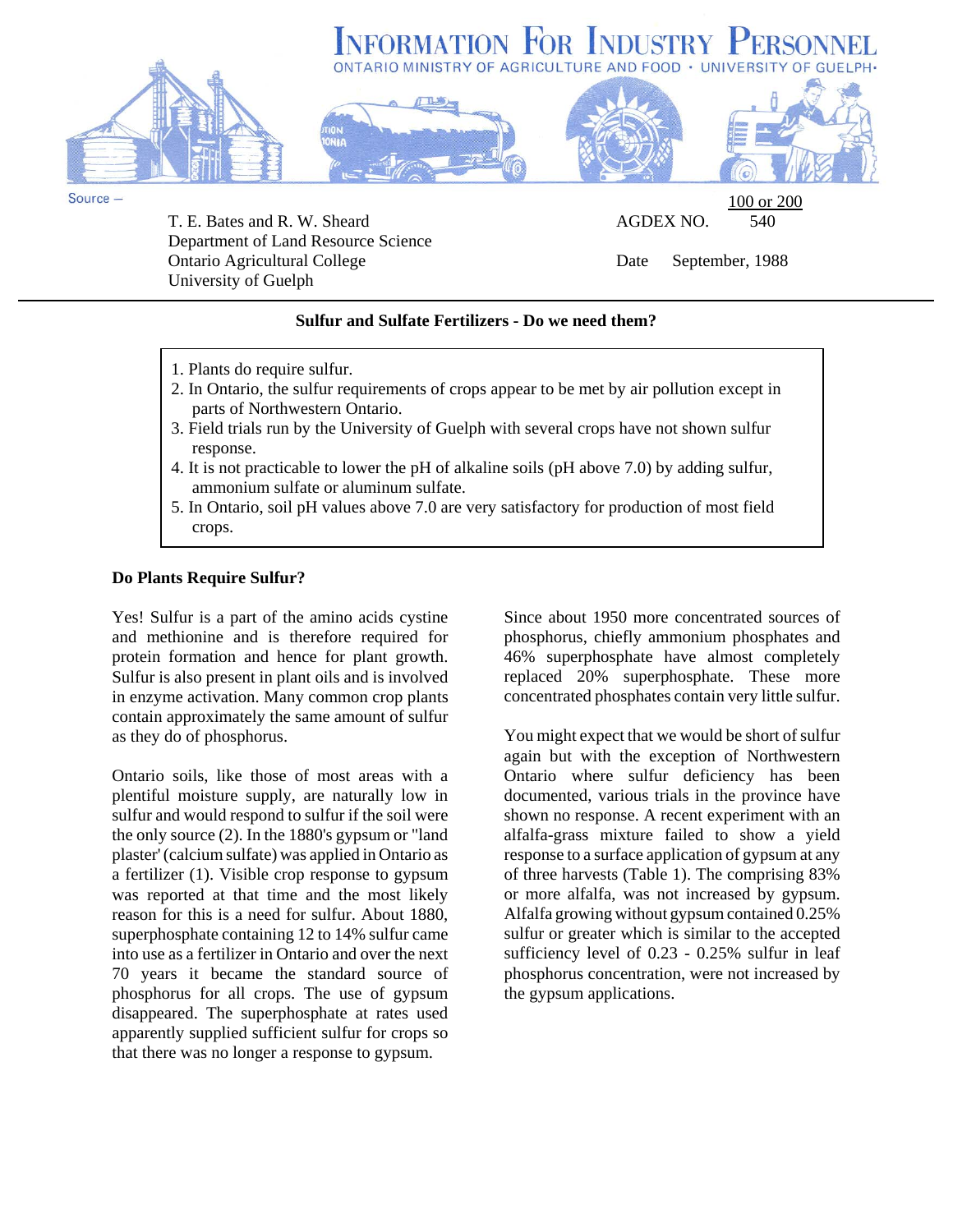#### **Sulfur is Supplied by Air Pollution**

Since the 1880's when gypsum was used we have had large increases in air pollution with sulfur dioxide and this apparently supplies sufficient sulfur for crop production in all of Ontario except the extreme northwest. In the Kingston area G.K. Rutherford (3) found an average of 28 kilograms of sulfur per hectare each year from rainwater. Because of air pollution sulfur deficiency does not pose a problem in the portions of the USA immediately south of us. Deficiency is reported in parts of Minnesota and Wisconsin west of the industrial cities. Sulfur deficiency also occurs in the northern part of the prairie provinces but infrequently in the drier southern parts where rainfall is insufficient to leach out the natural soil supply.

### **Should Sulfur be Used to Lower Soil pH?**

Sulfur, aluminum sulfate and ammonium sulfate can be used to lower soil pH. In Ontario, the questions to be answered are whether lowering soil pH is necessary or profitable.

The average soil pH in Southern Ontario is approximately 6.8 and some soils do have pH values as high as 8.2. Most textbooks say that the ideal pH for nutrient availability is 6.5. Should we therefore lower the soil pH of the more all Wine soils? The textbooks are of necessity very general and there is no evidence that crops grow better on Ontario soils at pH 6.5 than at 7.5 or 8.0. Zinc and phosphorus are two nutrients whose availability is thought to be particularly dependent on soil pH. In a large number of corn samples from across Ontario the zinc content was not related to soil pH and zinc deficiencies have more often been found on soils with pH values below 7.0. Many of our high pH soils are very well supplied with phosphorus as shown by soil test by the phosphorus content of crops, and by the lack of response to applied phosphate fertilizer. Some textbooks say that the ideal soil pH for barley and alfalfa is 7.0 or above and even for corn the states of Ohio and Iowa have recommended liming to nearly pH 7.0. *Farmers with soil pH values above 7.0 in Ontario should not worry about lowering their soil pH for general field crops. They are actually fortunate because they do not need to apply lime and probably won't in this century.*

There are crops such as tobacco, potatoes, and ornamentals such as rhododendrons, which suffer from or nutritional problems at high pH. Is it practical to lower the pH of soils for production of acid requiring crops? Heeg and Richardson (4) applied 1120 kg of sulfur per hectare each year for three years to a fine sandy loam soil near Ancaster, Ontario with an original pH of 6.2. At the end of the fourth year the pH with sulfur was 5.2, 1.0 pH unit below that of the treatment without sulfur. Even on this sandy soil one and a half tons of sulfur were required to lower the soil pH one unit. On Ontario soils with pH values above 7.0 there is usually an appreciable supply of calcium and magnesium carbonates which must be neutralized before the pH will drop. At a pH of 7.0 loam soils in Ontario contain about 1% calcium and magnesium carbonate amounting to 9 metric tonnes of pure lime in the top 15 centimetres (1 kilogram of sulfur will compensate for 3 kilograms of lime). Soils of higher pH than 7.0 usually contain much more calcium and magnesium carbonates so it is usually *completely impractical to lower their ph with sulfur*. Soils with pH values of 6.8 or less are gradually becoming more acid, particularly where high rates of nitrogen fertilizers are used.

# **Nitrogen Fertilizers Make Soils Acid**

Nitrogen fertilizers make soils more acid on a long term basis and it is sometimes suggested that ammonium sulfate should be used on alkaline soils as it has a greater acidifying effect than other nitrogen fertilizers.

Ammonium sulfate does have a greater effect (Table 2), and on soil with an initial pH below 7.0 it would lower the pH over a period of years. The extra cost of ammonium sulfate over that of more common nitrogen fertilizers makes its use impractical in most cases. *Where the soil pH is above 7.0, use of ammonium sulfate to lower soil ph is just as impractical as use of sulfur*. It is worth noting that anhydrous and aqua ammonia and urea make soils more acid over the years (Table 2) although they raise the pH quite markedly for a few days or weeks after application.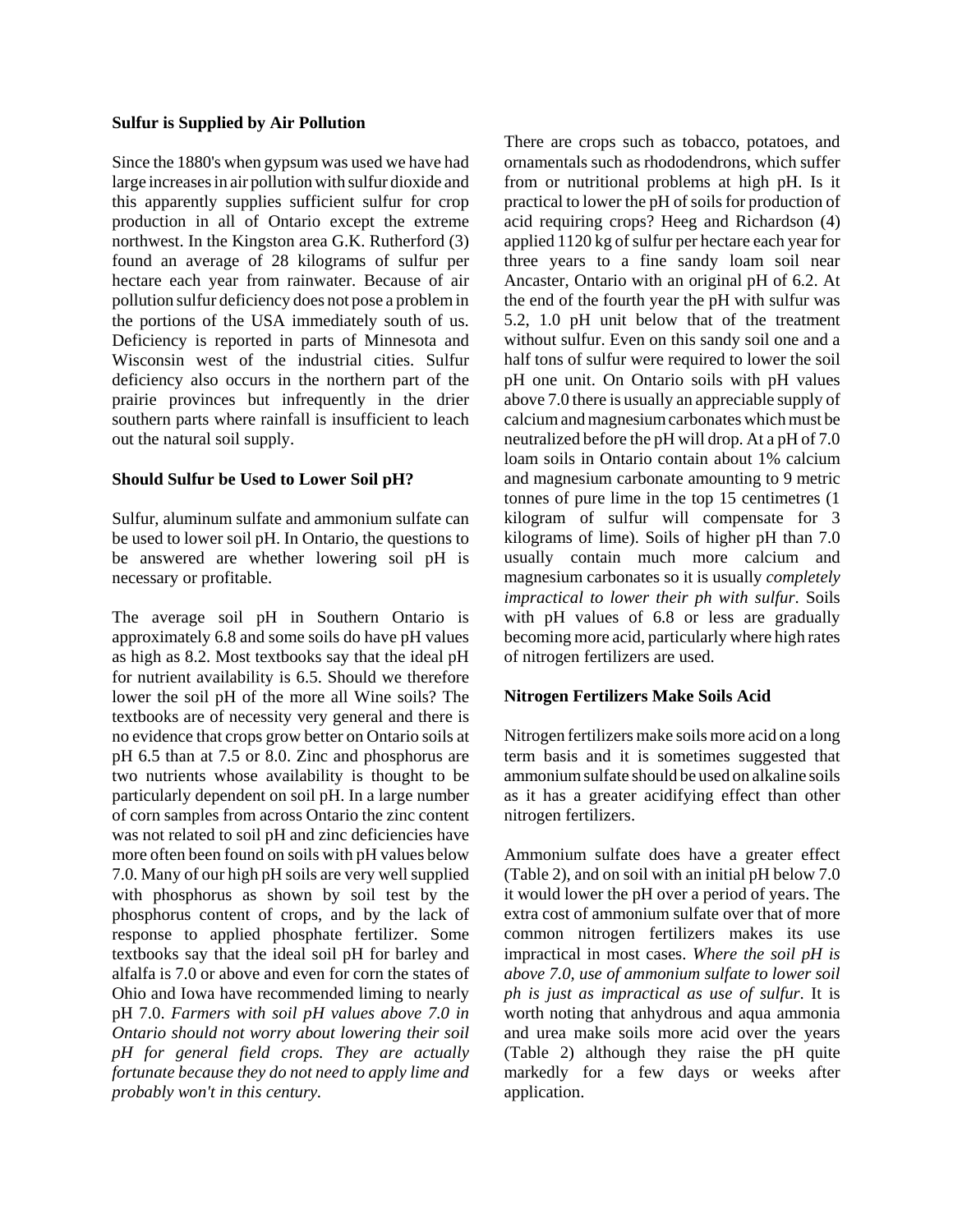We occasionally hear that other sulfate fertilizers such as potassium sulfate have an acidifying effect. Potassium sulfate and magnesium sulfate do not normally make the soil more acid, having the same effect as muriate of potash in this regard (Table 2).

## **What About Gypsum?**

Gypsum (calcium sulfate) can be used as a source of sulfur in parts of the world where sulfur is needed. In drier parts of the world some soils are high in sodium, a condition which is not know to occur on agricultural soils in Ontario. High sodium soils often have serious structural problems or develop them when irrigated and cropped. Calcium sulfate is commonly added to these soils and aids markedly in their reclamation by replacing the sodium with calcium. *Ontario soils are not high in sodium and contain an abundance of calcium so that calcium sulfate additions for this purpose are neither effective nor necessary*.

We also occasionally hear that some of our high pH soils are low in available calcium. Many are actually very high in available calcium and will remain so for many years.

*The need for lime to make soils less acid is increasing and is a much more important concern for Ontario farmers than trying to make our many high pH soils more acid.*

# **Literature Cited**

- 1. Ontario Agricultural Commission Report, Appendix N, 1881.
- 2. Sheard, R.W. Sulfur responses on Ontario soils. Jour. Sulfur Institute 12: No. 1, 1976.
- 3. Rutherford, G.K. 1967. A preliminary study of the composition of precipitation in S.E. Ontario. Can. 1. Earth Sci. 4: 1151-1160.
- 4. Heeg, TJ. and J.K. Richardson, 1958. Potato common scab investigations 11, American Potato Jour. 35 (9): 662-675.